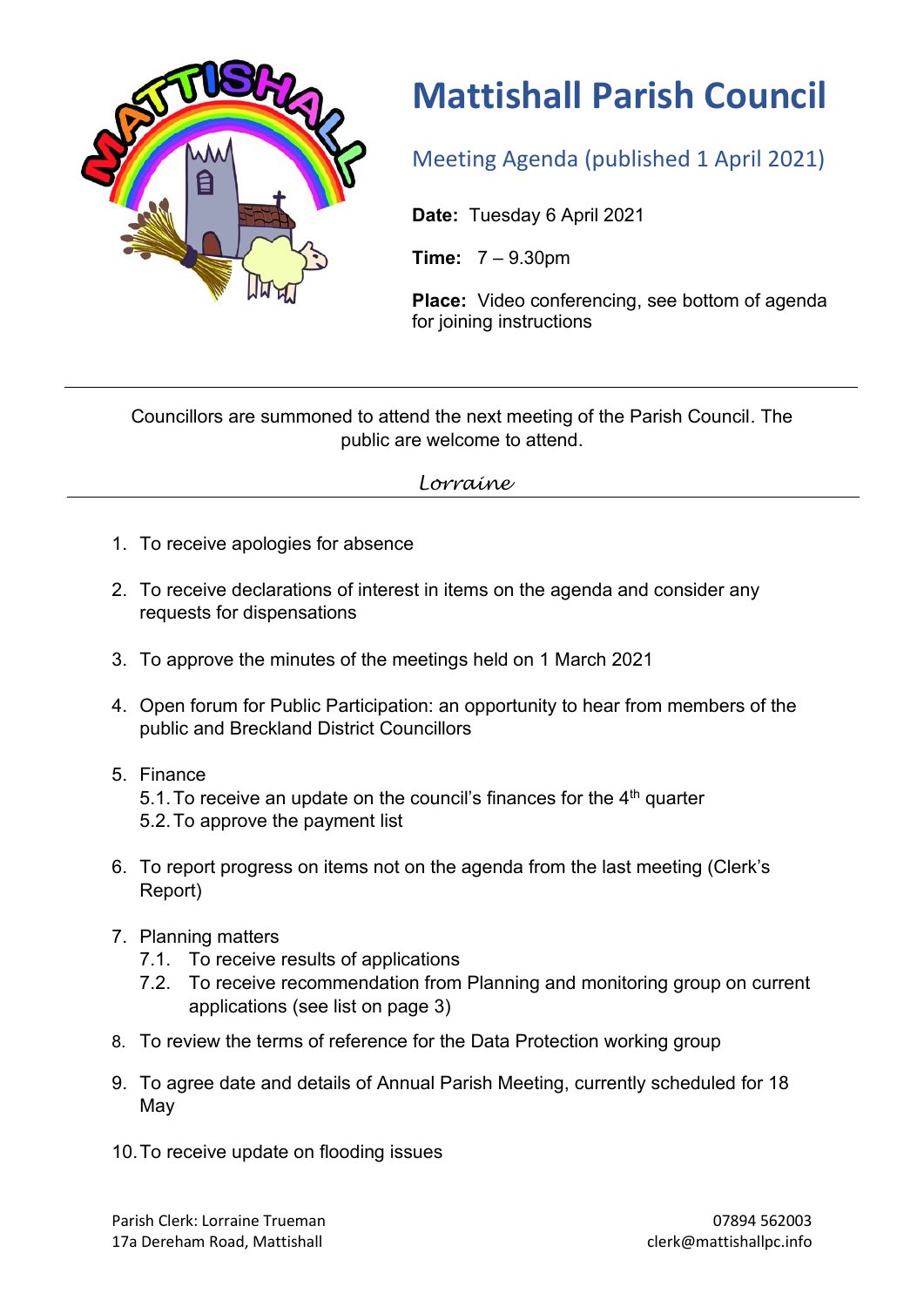**To pass a resolution (under the Public Admission to Meetings Act 1960) to exclude members of the public and press for the following confidential items 11 to 15:** 

- 11.To report the outcome of the clerk's appraisal held in March
- 12.To agree paying clerk for additional hours worked
- 13.To agree next steps due to clerk's resignation
- 14.To receive an update on the handyperson position
- 15.To consider quotes in relation to repairs required to All Saints Churchyard wall
- 16.To discuss the next steps to take in relation to the damage to Burgh Lane cemetery wall caused by a lorry in November 2020
- 17.To consider councillors training
	- 17.1. Understanding the Council's Finances on 22 April
	- 17.2. NPTS Essential Update Seminar on 30 June
- 18.To discuss impact of gate at rear of village green on farm
- 19.To agree changing the Facebook closed group to a page
- 20.To receive a report on the value of the Councillors Network
- 21.To agree the response to Breckland District Council's Planning Policy Officer in respect of Supplementary Planning Documents (SPDs)
- 22.To agree definition of "local" when dealing with unauthorised signs on the highways
- 23.To agree if the newsletter in Miscellanea should be printed in colour
- 24.To receive items for Tuesday 4 May agenda, the Annual Meeting of the Parish Council
- 25.Correspondence and reports (information only)
	- 25.1. Reopening of the Youth Club
	- 25.2. Dog fouling signs competition
	- 25.3. BDC members briefing
	- 25.4. CAN's newsletters
	- 25.5. Police Parish Newsletter
	- 25.6. Keep Britain Tidy the Great British Spring Clean 2021
	- 25.7. Greater Norwich Local Plan Breckland District Council's response